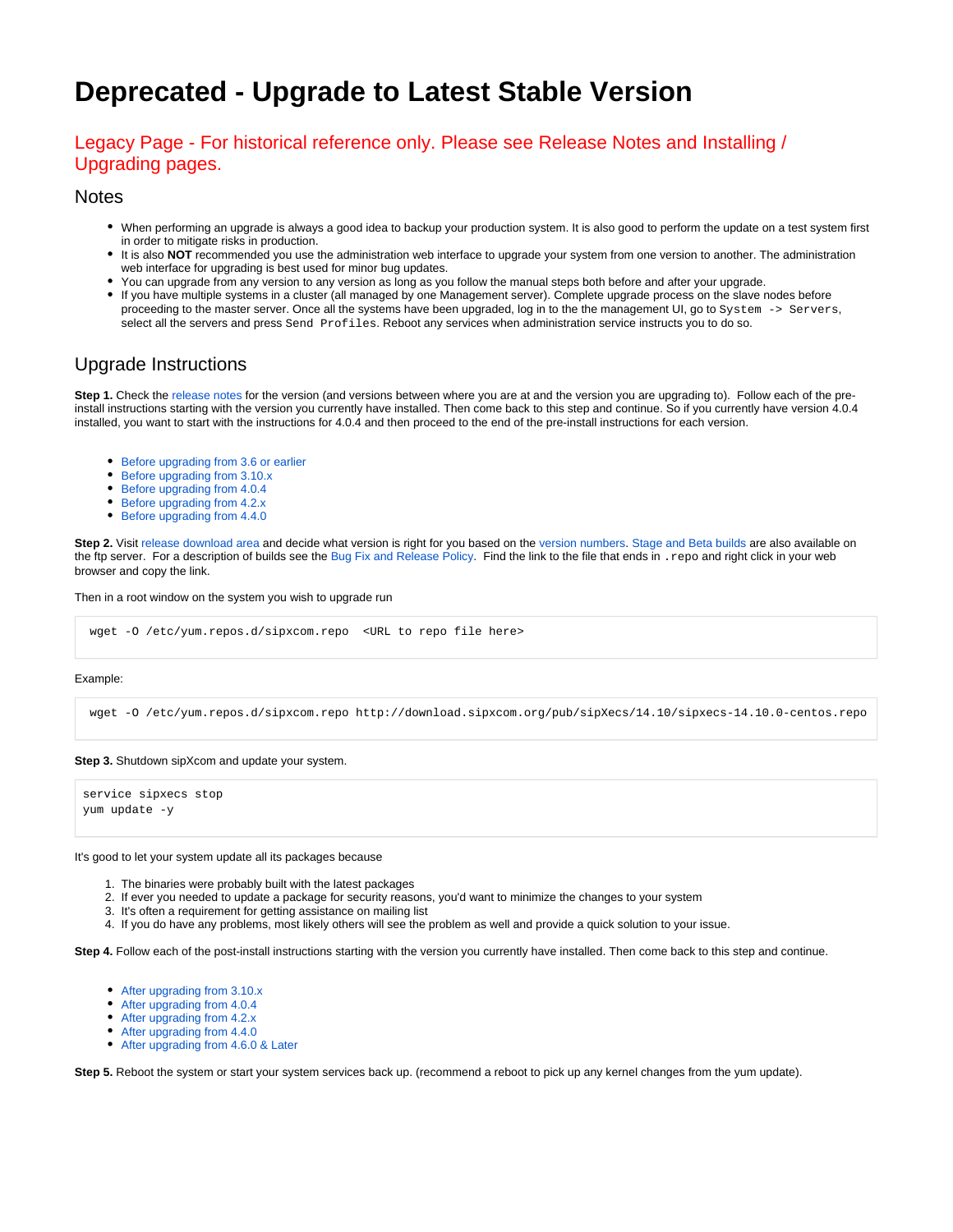reboot or service sipxecs start

**Complete.** if you are upgrading a clustered system, see the **Notes** section at the top of this document for upgrading each slave node.

### <span id="page-1-0"></span>Before upgrading from 3.6 or earlier

Consider upgrading to sipXecs 3.10 then following instructions from there.

# <span id="page-1-1"></span>Before upgrading from 3.10.x

The local domain bind zone is "emptied", if you are using the system as a DNS server, you should copy or backup your zone file before the update. It doesn't effect other zone files on the system, just the one sipx is attached to.

### <span id="page-1-2"></span>Before upgrading from 4.0.4

If you originally installed your system from the sipfoundry ISO in 4.0.4 and are having issues updating, here's some help:

First you have to determine what your redhat-release is:

cat /etc/redhat-release

If it doesn't say CentOS but says (sipXecs 4.x), then here's what you need to do, AFTER YOU GET A PROPER BACKUP..

### Rename your repo file:

ls \-l /etc/yum.repos.d sipxecs-stable-centos.repo

If you do not have a CentOS-Base.repo or other repos in there, it's OK, this will probably fix a lot, just hold on.

mv sipxecs-stable-centos.repo CentOS-Base.repo

Edit the repo to make it JUST a CentOS repo again - remove these lines and save it:

### **Remove from CentOS-Base.repo**

```
[sipxecs-stable]
name=SIPfoundry sipXecs pbx - latest stable version
baseurl=[http://sipxecs.sipfoundry.org/pub/sipXecs/4.0.4/CentOS/5/i386/RPM/]
gpgcheck=0
gpgkey=[https://secure2.pingtel.com/RPM-GPG-KEY-pingtel]
enabled=1
```
### <span id="page-1-3"></span>Before upgrading from 4.2.x

Remove the old repo file: Example:

rm /etc/yum.repos.d/sipxecs.repo

### <span id="page-1-4"></span>Before upgrading from 4.4.0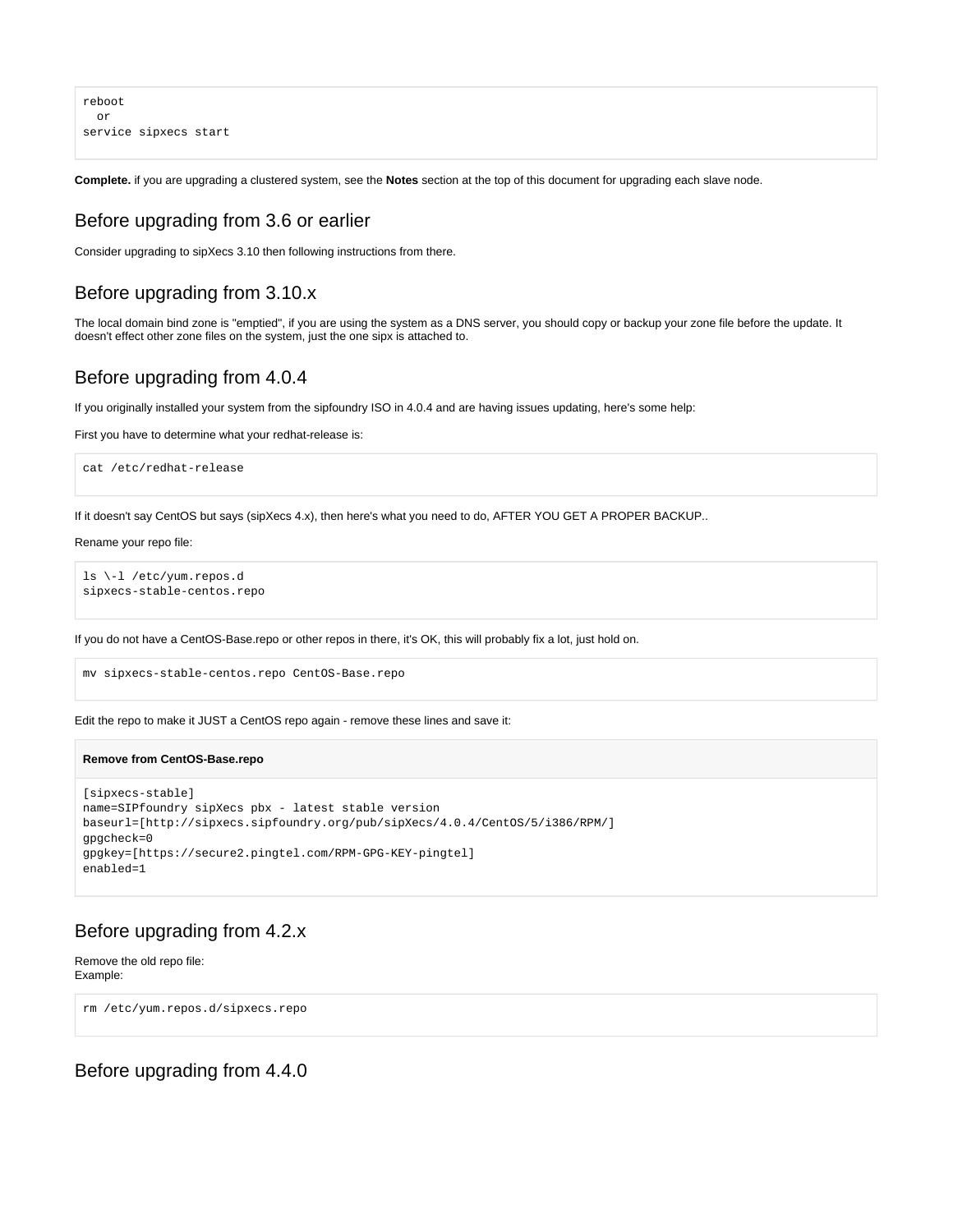Version 4.4.0 is available on CentOS 5 but not CentOS 6. Version 4.6.0 is available on CentOS 6 but not CentOS 5. Therefore you must make a backup your 4.4.0 system, then install a fresh 4.6.0 system, then restore your 4.4 backups by uploading them from the "Restore" web page. I would strongly suggest you test the this process in a lab to reduce the change you will encounter any problems when upgrading the real system as it will be time consuming to revert back. For example, a VMWare virtual machine would be fine or any virtual environment just to ensure restore goes smoothly. The test machine does not have to have same IP address as the original machine as was the case in prior versions.

Be sure to read "After Upgrading to 4.6.0" in this document for notes about restoring from backups.

# <span id="page-2-0"></span>After upgrading from 3.10.x

The DHCP 120 test will fail if you are using the on board DHCP server. To correct this you need to add the following to the /etc/dhcpd.conf and restart dhcpd (service dhcpd restart). This is not required if you aren't using the Counterpath Enterprise Clients.

```
# header section of dhcpd.conf
option sip-servers-name code 120 = text;
# subnet section of dhcpd.conf
option sip-servers-name "<hostname>:12000/cmcprov/login";
```
# After upgrading from 4.0.4

<span id="page-2-1"></span>

If you have customized versions of vxml files, you'll lose them starting on 4.2.0 as VXML are no longer used for Voicemail.Λ

### <span id="page-2-2"></span>After upgrading from 4.2.x

No special instructions

# <span id="page-2-3"></span>After upgrading from 4.4.0

With 4.6 and above, all services are enabled and disabled individually - you don't have to have everything turned on. However, you must enable them for the item to appear in the menus.

Go to System / Servers /Core Services Enable services you want to run on the server

Go to System / Telephony Services - Enable services you desire

Go to System / Instant Messaging - Enable if you want to use the xmpp server features

Go to System / Device provisioning - Enable services you desire

If you wish to install OpenACD run

```
yum install -y sipxopenacd
chkconfig --add mongod
chkconfig mongod on
service mongod start
```
If you wish to install support for audiocodes HD phones

<span id="page-2-4"></span>yum install sipxaudiocodes